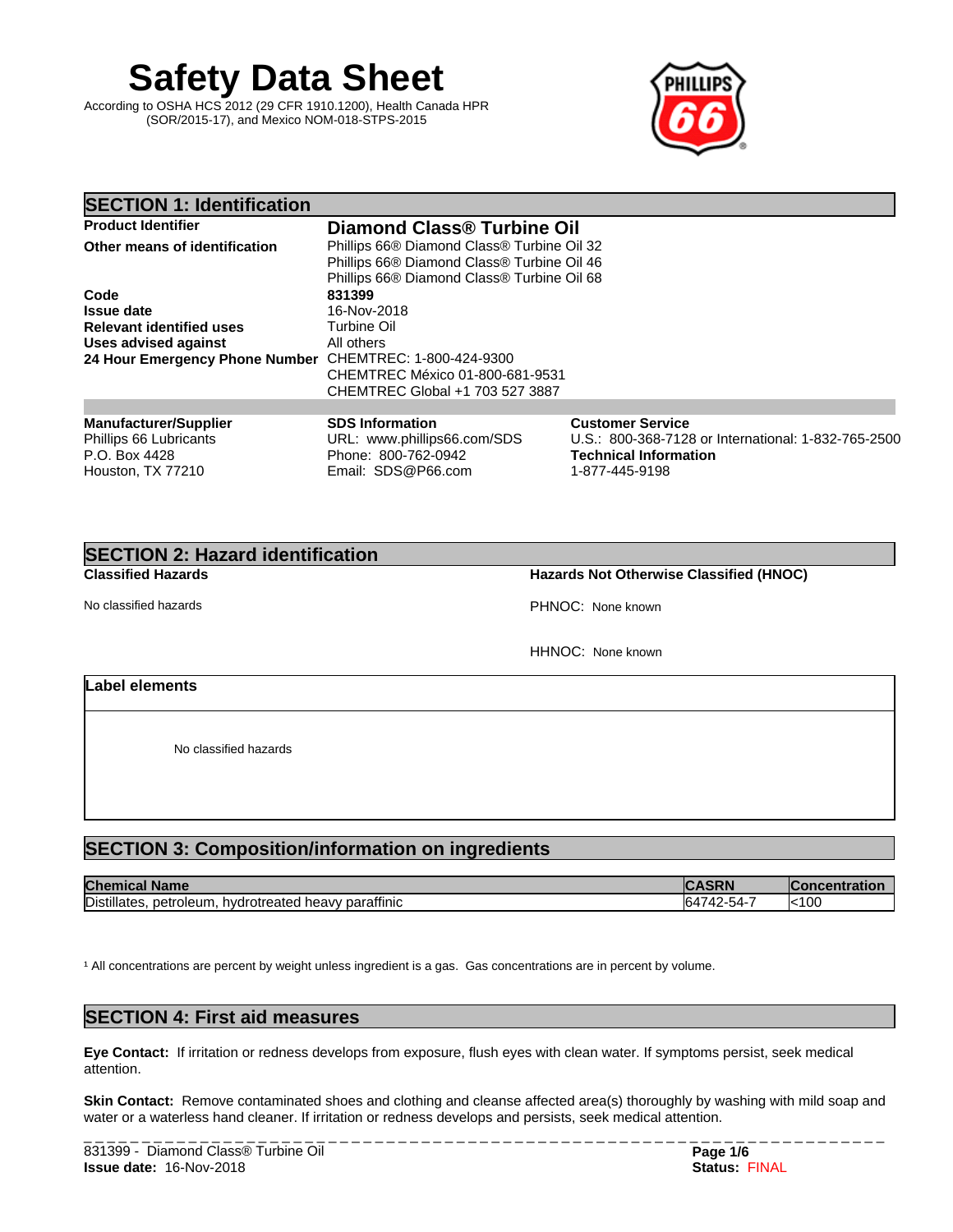Inhalation: First aid is not normally required. If breathing difficulties develop, move victim away from source of exposure and into fresh air in a position comfortable for breathing. Seek immediate medical attention.

\_ \_ \_ \_ \_ \_ \_ \_ \_ \_ \_ \_ \_ \_ \_ \_ \_ \_ \_ \_ \_ \_ \_ \_ \_ \_ \_ \_ \_ \_ \_ \_ \_ \_ \_ \_ \_ \_ \_ \_ \_ \_ \_ \_ \_ \_ \_ \_ \_ \_ \_ \_ \_ \_ \_ \_ \_ \_ \_ \_ \_ \_ \_ \_ \_ \_ \_ \_ \_

**Ingestion:** First aid is not normally required; however, if swallowed and symptoms develop, seek medical attention.

**Most important symptoms and effects, both acute and delayed:** Prolonged or repeated contact may dry skin and cause irritation. Inhalation of oil mists or vapors generated at elevated temperatures may cause respiratory irritation. Accidental ingestion can result in minor irritation of the digestive tract, nausea and diarrhea.

**Notes to Physician:**Acute aspirations of large amounts of oil-laden material may produce a serious aspiration pneumonia. Patients who aspirate these oils should be followed for the development of long-term sequelae. Inhalation exposure to oil mists below current workplace exposure limits is unlikely to cause pulmonary abnormalities.

## **SECTION 5: Firefighting measures**

# **NFPA 704: National Fire Protection**

**Association** 

**Health:** 0 **Flammability:** 1 **Instability:** 0 0 = minimal hazard



 $1 =$  slight hazard 2 = moderate hazard 3 = severe hazard  $4 =$  extreme hazard

**Extinguishing Media:** Dry chemical, carbon dioxide, foam, or water spray is recommended. Water or foam may cause frothing of materials heated above 212°F / 100°C. Carbon dioxide can displace oxygen. Use caution when applying carbon dioxide in confined spaces. Simultaneous use of foam and water on the same surface is to be avoided as water destroys the foam.

### **Specific hazards arising from the chemical**

**Unusual Fire & Explosion Hazards:** This material may burn, butwill not ignite readily. If container is not properly cooled, it can rupture in the heat of a fire.

**Hazardous Combustion Products:** Combustion may yield smoke, carbon monoxide, and other products of incomplete combustion. Oxides of sulfur, nitrogen or phosphorus may also be formed.

**Special protective actions for fire-fighters:** For fires beyond the initial stage, emergency responders in the immediate hazard area should wear protective clothing. When the potential chemical hazard is unknown, in enclosed or confined spaces, a self contained breathing apparatus should be worn. In addition, wear other appropriate protective equipment as conditions warrant (see Section 8). Isolate the hazard area and deny entry to unnecessary and unprotected personnel. Stop spill/release if it can be done safely. Move undamaged containers from immediate hazard area if it can be done safely. Water spray may be useful in minimizing or dispersing vapors and to protect personnel. Cool equipment exposed to fire with water, if it can be done safely. Avoid spreading burning liquid with water used for cooling purposes.

### **See Section 9 for Flammable Properties including Flash Point and Flammable (Explosive) Limits**

## **SECTION 6: Accidental release measures**

**Personal precautions, protective equipment and emergency procedures:** This material may burn, butwill not ignite readily. Keep all sources of ignition away from spill/release. Stay upwind and away from spill/release. Avoid direct contact with material. For large spillages, notify persons down wind of the spill/release, isolate immediate hazard area and keep unauthorized personnel out. Wear appropriate protective equipment, including respiratory protection, as conditions warrant (see Section 8). See Sections 2 and 7 for additional information on hazards and precautionary measures.

**Environmental Precautions:** Stop and contain spill/release if it can be done safely. Prevent spilled material from entering sewers, storm drains, other unauthorized drainage systems, and natural waterways. Use water sparingly to minimize environmental contamination and reduce disposal requirements. If spill occurs on water notify appropriate authorities and advise shipping of any hazard. Spills into or upon navigable waters, the contiguous zone, or adjoining shorelines that cause a sheen or discoloration on the surface of the water, may require notification of the National Response Center (phone number 800-424-8802).

**Methods and material for containment and cleaning up:** Notify relevant authorities in accordance with all applicable regulations. Immediate cleanup of any spill is recommended. Dike far ahead of spill for later recovery or disposal. Absorb spill with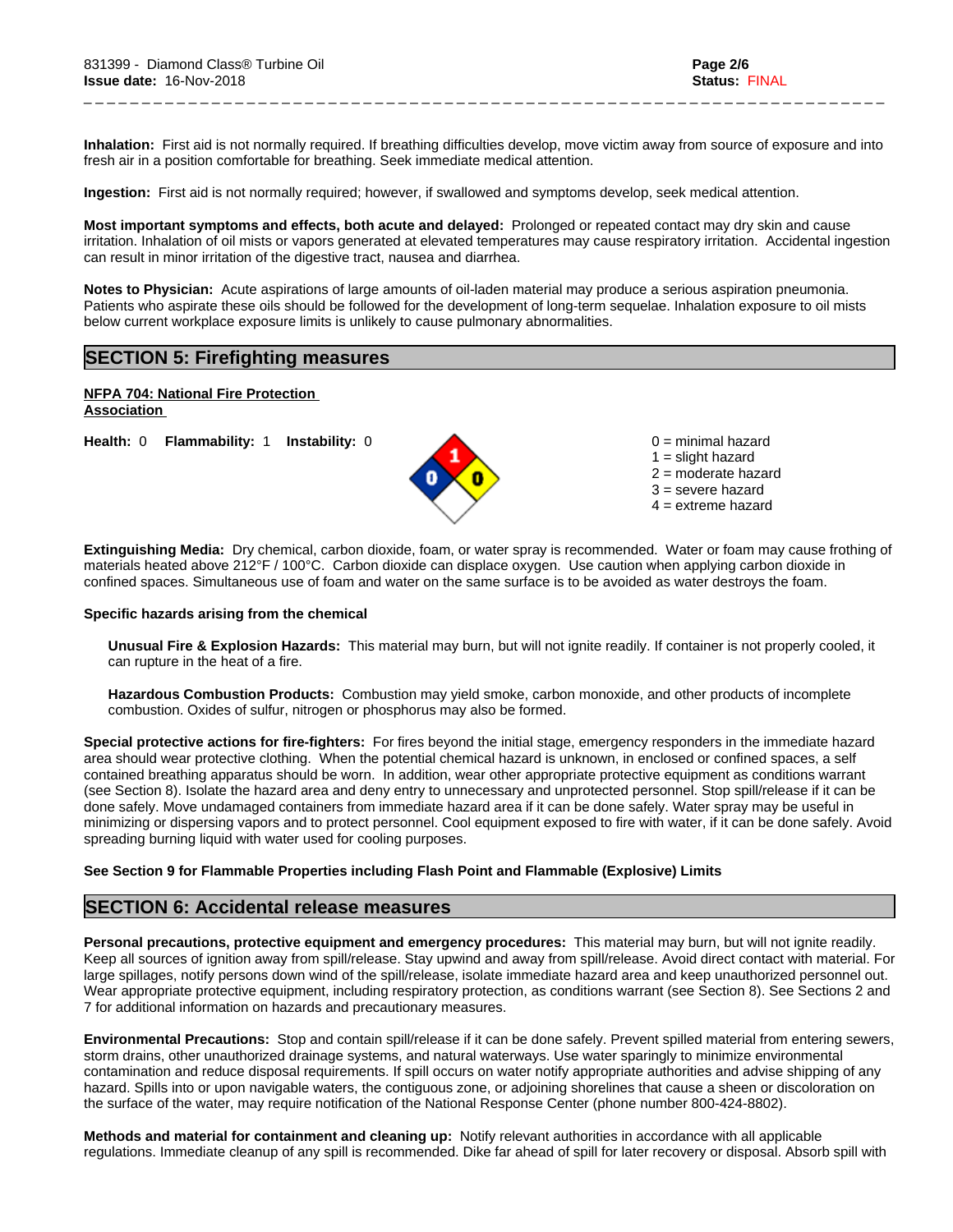inert material such as sand or vermiculite, and place in suitable container for disposal. If spilled on water remove with appropriate methods (e.g. skimming, booms or absorbents). In case of soil contamination, remove contaminated soil for remediation or disposal, in accordance with local regulations.

\_ \_ \_ \_ \_ \_ \_ \_ \_ \_ \_ \_ \_ \_ \_ \_ \_ \_ \_ \_ \_ \_ \_ \_ \_ \_ \_ \_ \_ \_ \_ \_ \_ \_ \_ \_ \_ \_ \_ \_ \_ \_ \_ \_ \_ \_ \_ \_ \_ \_ \_ \_ \_ \_ \_ \_ \_ \_ \_ \_ \_ \_ \_ \_ \_ \_ \_ \_ \_

Recommended measures are based on the most likely spillage scenarios for this material; however local conditions and regulations may influence or limit the choice of appropriate actions to be taken. See Section 13 for information on appropriate disposal.

# **SECTION 7: Handling and storage**

**Precautions for safe handling:** Keep away from flames and hot surfaces. Wash thoroughly after handling. Use good personal hygiene practices and wear appropriate personal protective equipment (see section 8). Spills will produce very slippery surfaces. Do not enter confined spaces such as tanks or pits without following proper entry procedures such as ASTM D-4276 and 29CFR 1910.146. Do not wear contaminated clothing or shoes.

**Conditions for safe storage:**Keep container(s) tightly closed and properly labeled. Use and store this material in cool, dry, well-ventilated area away from heat and all sources of ignition. Store only in approved containers. Keep away from any incompatible material (see Section 10). Protect container(s) against physical damage.

"Empty" containers retain residue and may be dangerous. Do not pressurize, cut, weld, braze, solder, drill, grind, or expose such containers to heat, flame, sparks, or other sources of ignition. They may explode and cause injury or death."Empty" drums should be completely drained, properly bunged, and promptly shipped to the supplier or a drum reconditioner. All containers should be disposed of in an environmentally safe manner and in accordance with governmentalregulations. Before working on or in tanks which contain or have contained this material, refer to OSHA regulations, ANSI Z49.1, and other references pertaining to cleaning, repairing, welding, or other contemplated operations.

# **SECTION 8: Exposure controls/personal protection**

### **Occupational exposure limits**

The following constituents are the only constituents of the product which have a PEL, TLV or other recommended exposure limit. At this time, the other constituents have no known exposure limits.

| <b>Chemical Name</b>    | <b>ACGIH</b>              | <b>OSHA</b> | <b>Mexico</b> | <b>Phillips 66</b> |
|-------------------------|---------------------------|-------------|---------------|--------------------|
| Distillates, petroleum, | TWA: 5ma/m <sup>3</sup>   | $- - -$     | ---           | ---                |
| hydrotreated heavy      | STEL: $10 \text{ mg/m}^3$ |             |               |                    |
| paraffinic              | as Oil Mist, if Generated |             |               |                    |

Note: State, local or other agencies or advisory groups may have established more stringent limits. Consult an industrial **hygienist or similar professional, or your local agencies, for further information.**

## **Biological occupational exposure limits**

#### **Note: None**

**Engineering controls:** Ifcurrent ventilation practices are not adequate to maintain airborne concentrations below the established exposure limits, additional engineering controls may be required.

**Eye/Face Protection:** The use of eye/face protection is not normally required; however, good industrial hygiene practice suggests the use of eye protection that meets or exceeds ANSI Z.87.1 whenever working with chemicals.

**Skin/Hand Protection:** The use of skin protection is not normally required; however, good industrial hygiene practice suggests the use of gloves or other appropriate skin protection whenever working with chemicals. Suggested protective materials: Nitrile rubber

**Respiratory Protection:** Where there is potential for airborne exposure above the exposure limit a NIOSH certified air purifying respirator equipped with R or P95 filters may be used.

A respiratory protection program that meets or is equivalent to OSHA 29 CFR 1910.134 and ANSI Z88.2 should be followed whenever workplace conditions warrant a respirator's use. Air purifying respirators provide limited protection and cannot be used in atmospheres that exceed the maximum use concentration (as directed by regulation or the manufacturer's instructions), in oxygen deficient (less than 19.5 percent oxygen) situations, or under conditions that are immediately dangerous to life and health (IDLH).

Suggestions provided in this section for exposure control and specific types of protective equipment are based on readily available information. Users should consult with the specific manufacturer to confirm the performance of their protective **equipment. Specific situations may require consultation with industrial hygiene, safety, or engineering professionals.**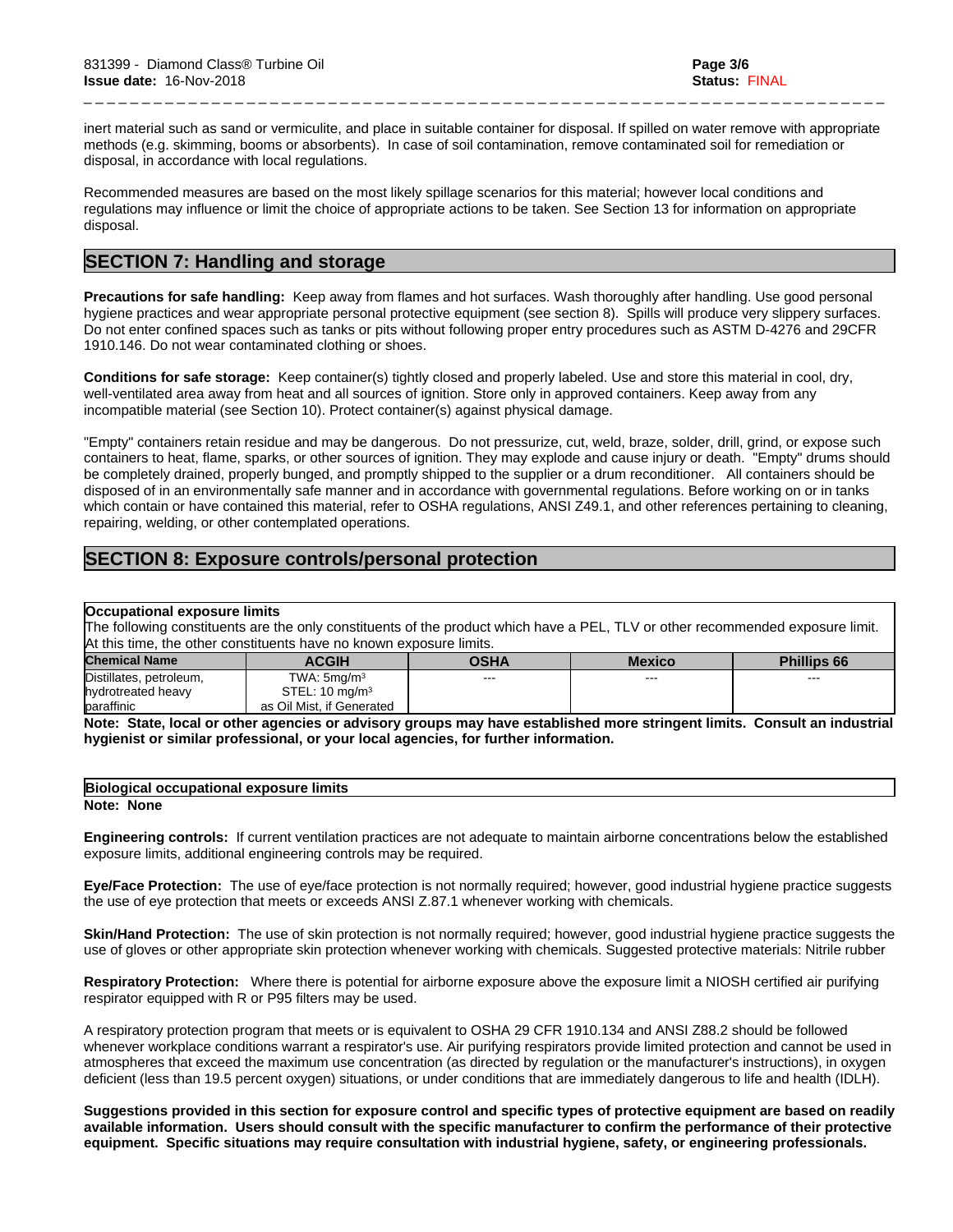## **SECTION 9: Physical and chemical properties**

 **Note:** Unless otherwise stated, values are determined at 20°C (68°F) and 760 mm Hg (1 atm). Data represent typical values and are not intended to be specifications.

\_ \_ \_ \_ \_ \_ \_ \_ \_ \_ \_ \_ \_ \_ \_ \_ \_ \_ \_ \_ \_ \_ \_ \_ \_ \_ \_ \_ \_ \_ \_ \_ \_ \_ \_ \_ \_ \_ \_ \_ \_ \_ \_ \_ \_ \_ \_ \_ \_ \_ \_ \_ \_ \_ \_ \_ \_ \_ \_ \_ \_ \_ \_ \_ \_ \_ \_ \_ \_

**Appearance:** Light amber, Transparent **Flash Point:** > 420 °F / > 215 °C **Odor:** Petroleum **Initial Boiling Point/Range:** No data **Initial Boiling Point/Range:** No data **Contract Contract Point Pressure:** <1 mm Hg **Odor Threshold:** No data **Vapor Pressure:** <1 mm Hg **pH:** Not applicable **Partition Coefficient (n-octa Vapor Density (air=1):** >1 **Melting/Freezing Point:** No data **Upper Explosive Limits (vol% in air):** No data **Auto-ignition Temperature:** No data **Lower Explosive Limits (vol% in air):** No data **Decomposition Temperature:** No data **Particle Size:** Not applicable **Bulk Density:**7.20 - 7.25 lbs/gal **Flammability (solid, gas):** Not applicable **Solubility in Water:** Negligible

**Physical Form:** Liquid **Test Method:** Pensky-Martens Closed Cup (PMCC), ASTM D93, EPA 1010<br> **Odor:** Petroleum **The Closen Contains Colling Point/Range:** No data **Partition Coefficient (n-octanol/water) (Kow):** No data **Evaporation Rate (nBuAc=1):** No data **Specific Gravity (water=1):** 0.864 - 0.871 @ 60ºF (15.6ºC) **Percent Volatile:** No data **Viscosity:** 5.4 - 9.1 cSt @ 100°C; 28.8 - 74.8 cSt @ 40°C<br>**Flammability (solid, gas):** Not applicable **Pour Point:** < -30 °F / < -34 °C

## **SECTION 10: Stability and reactivity**

**Reactivity:** Not chemically reactive.

**Chemical stability:** Stable under normal ambient and anticipated conditions of use.

**Possibility of hazardous reactions:** Hazardous reactions not anticipated.

**Conditions to avoid:** Extended exposure to high temperatures can cause decomposition. Avoid all possible sources of ignition.

**Incompatible materials:** Avoid contact with strong oxidizing agents and strong reducing agents.

**Hazardous decomposition products:** Not anticipated under normal conditions of use.

## **SECTION 11: Toxicological information**

### **Information on Toxicological Effects**

**Substance / Mixture**

| <b>Acute Toxicity</b> | <b>Hazard</b>          | <b>Additional Information</b> | LC50/LD50 Data            |
|-----------------------|------------------------|-------------------------------|---------------------------|
|                       |                        |                               |                           |
| <b>Inhalation</b>     | Unlikely to be harmful |                               | >5 mg/L (mist, estimated) |
|                       |                        |                               |                           |
| <b>Dermal</b>         | Unlikely to be harmful |                               | > 2 g/kg (estimated)      |
|                       |                        |                               |                           |
| Oral                  | Unlikely to be harmful |                               | > 5 g/kg (estimated)      |
|                       |                        |                               |                           |

**Likely Routes of Exposure:** Inhalation, eye contact, skin contact

**Aspiration Hazard:** Not expected to be an aspiration hazard

**Skin Corrosion/Irritation:** Not expected to be irritating. Repeated exposure may cause skin dryness or cracking.

**Serious Eye Damage/Irritation:** Not expected to be irritating.

**Skin Sensitization:** No information available on the mixture, however none of the components have been classified for skin sensitization (or are below the concentration threshold for classification).

**Respiratory Sensitization:** No information available.

**Specific Target Organ Toxicity (Single Exposure):** Not expected to cause organ effects from single exposure.

**Specific Target Organ Toxicity (Repeated Exposure):** Not expected to cause organ effects from repeated exposure.

**Carcinogenicity:** No information available on the mixture, however none of the components have been classified for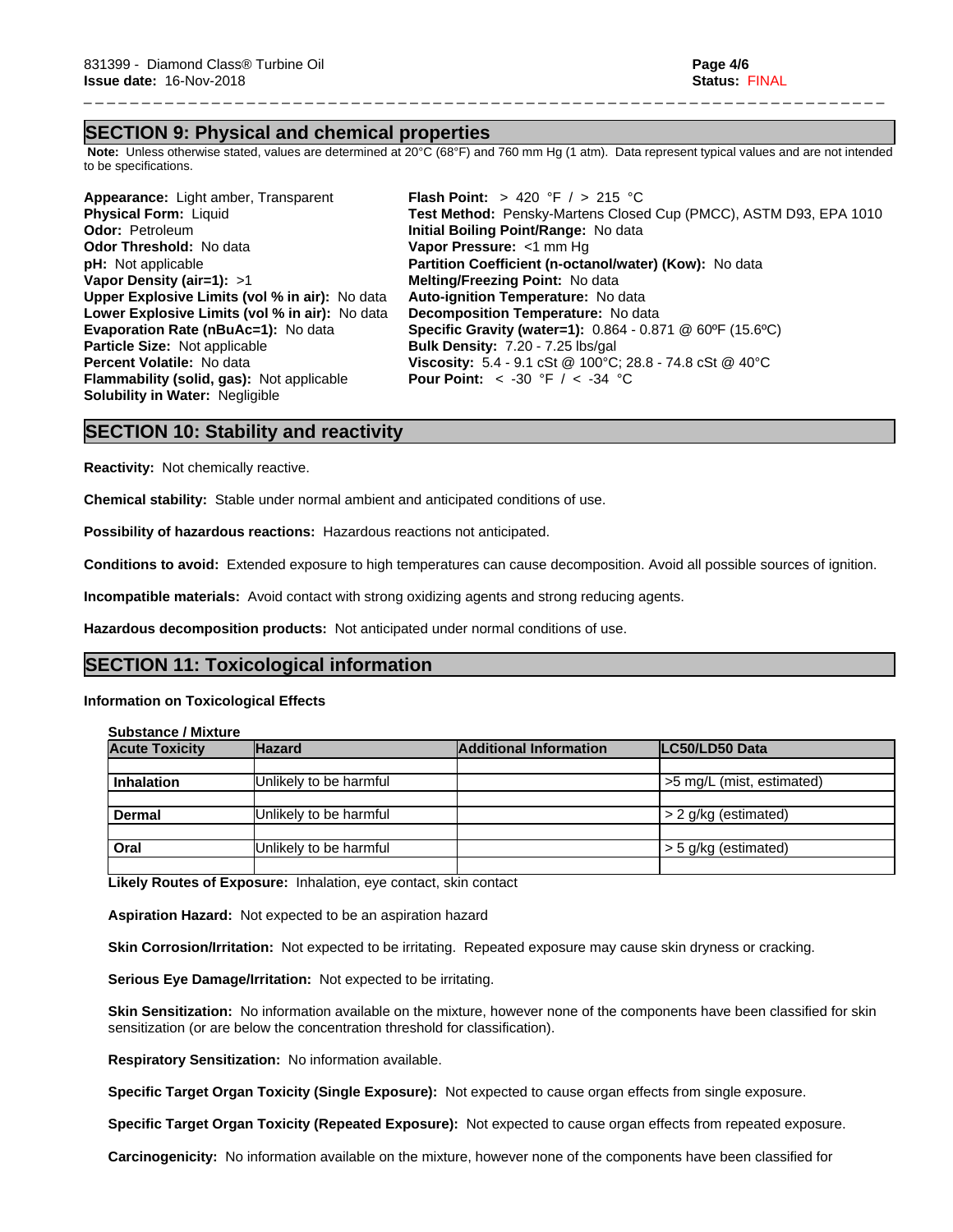carcinogenicity (or are below the concentration threshold for classification).

**Germ Cell Mutagenicity:** No information available on the mixture, however none of the components have been classified for germ cell mutagenicity (or are below the concentration threshold for classification).

\_ \_ \_ \_ \_ \_ \_ \_ \_ \_ \_ \_ \_ \_ \_ \_ \_ \_ \_ \_ \_ \_ \_ \_ \_ \_ \_ \_ \_ \_ \_ \_ \_ \_ \_ \_ \_ \_ \_ \_ \_ \_ \_ \_ \_ \_ \_ \_ \_ \_ \_ \_ \_ \_ \_ \_ \_ \_ \_ \_ \_ \_ \_ \_ \_ \_ \_ \_ \_

**Reproductive Toxicity:** No information available on the mixture, however none of the components have been classified for reproductive toxicity (or are below the concentration threshold for classification).

### **Information on Toxicological Effects of Components**

### **Distillates, petroleum, hydrotreated heavy paraffinic**

*Carcinogenicity:* This oil has been highly refined by a variety of processes to reduce aromatics and improve performance characteristics. It meets the IP-346 criteria of less than 3 percent PAH's and isnot considered a carcinogen by the International Agency for Research on Cancer.

# **SECTION 12: Ecological information**

### **GHS Classification: No classified hazards**

**Toxicity:** All acute aquatic toxicity studies on samples of lubricant base oils show acute toxicity values greater than 100 mg/L for invertebrates, algae and fish. These tests were carried out on water accommodated fractions and the results are consistent with the predicted aquatic toxicity of these substances based on their hydrocarbon compositions.

**Persistence and Degradability:** The hydrocarbons in this material are not readily biodegradable, but since they can be degraded by microorganisms, they are regarded as inherently biodegradable.

**Bioaccumulative Potential:** Log Kow values measured for the hydrocarbon components of this material are greater than 5.3, and therefore regarded as having the potential to bioaccumulate. In practice, metabolic processes may reduce bioconcentration.

**Mobility in Soil:** Volatilization to air is not expected to be a significant fate process due to the low vapor pressure of this material. In water, base oils will float and spread over the surface at a rate dependent upon viscosity. There will be significant removal of hydrocarbons from the water by sediment adsorption. In soil and sediment, hydrocarbon components will show low mobility with adsorption to sediments being the predominant physical process. The main fate process is expected to be slow biodegradation of the hydrocarbon constituents in soil and sediment.

**Other adverse effects:** None anticipated.

# **SECTION 13: Disposal considerations**

The generator of a waste is always responsible for making proper hazardous waste determinations and needs to consider state and local requirements in addition to federal regulations. This material, if discarded as produced, would not be a federally regulated RCRA "listed" hazardous waste and is not believed to exhibit characteristics of hazardous waste. See Sections 7 and 8 for information on handling, storage and personal protection and Section 9 for physical/chemical properties. It is possible that the material as produced contains constituents which are not required to be listed in the SDS but could affect the hazardous waste determination. Additionally, use which results in chemical or physical change of this material could subject it to regulation as a hazardous waste.This material under most intended uses would become "Used Oil" due to contamination by physical or chemical impurities. Whenever possible, Recycle used oil in accordance with applicable federal and state or local regulations. Container contents should be completely used and containers should be emptied prior to discard.

# **SECTION 14: Transport information**

**UN Number:** Not regulated **UN proper shipping name:** None **Transport hazard class(es):** None **Packing Group:** None **Environmental Hazards:** This product does not meet the DOT/UN/IMDG/IMO criteria of a marine pollutant **Special precautions for user:** If shipped by land in a packaging having a capacity of 3,500 gallons or more, the provisions of 49 CFR, Part 130 apply. (Contains oil)

**Transport in bulk according to Annex II of MARPOL 73/78 and the IBC Code:** Not applicable

# **SECTION 15: Regulatory information**